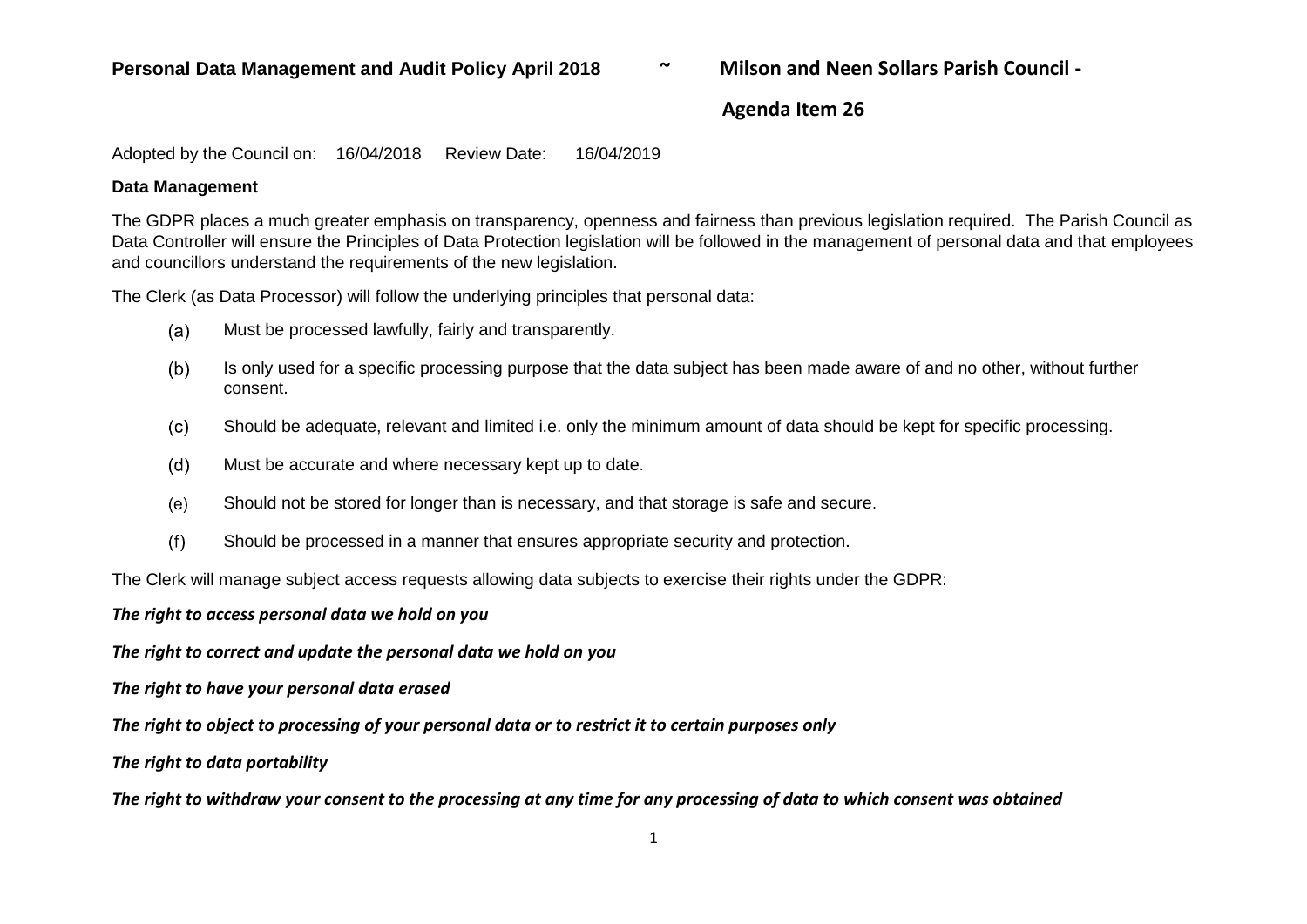### **Agenda Item 26**

#### *The right to lodge a complaint with the Information Commissioner's Office.*

The Council, as Data Controller has adopted a Privacy Policy and Subject Access Request Policy. These, together with the Privacy Notice, are available to view on the Council website or via the Clerk.

The Clerk, as Data Compliance Officer will

- Ensure that data is held securely, password controlled on a need to know basis and back-up systems are in place
- Maintain a processing log of data
- Ensure that data is held no longer than is necessary and follows guidelines for its deletion
- Ensure that Consent Forms are obtained where necessary, recorded and reviewed as necessary
- Undertake data protection impact assessments where required for new projects as directed by the Council as Data Controller and advice of the DPO.
- Ensure the notification of personal data breaches in consultation with the DPO and the Council's Security Incident Response Policy
- In consultation with the DPO, report to Council on progress in compliance with GDPR to include any required monitoring identified

| <b>SUBJECT</b>               | Nature/purpose of<br>processing                                                                                                                                                                                                                                        | Type of<br>data/where is it<br>from                                                | Who is the data<br>subject?                                                                                                    | Lawful<br>basis/bases<br>for processing | <b>Data Controls</b>                                                                                                                                                                                                                                                                                                   |
|------------------------------|------------------------------------------------------------------------------------------------------------------------------------------------------------------------------------------------------------------------------------------------------------------------|------------------------------------------------------------------------------------|--------------------------------------------------------------------------------------------------------------------------------|-----------------------------------------|------------------------------------------------------------------------------------------------------------------------------------------------------------------------------------------------------------------------------------------------------------------------------------------------------------------------|
| <b>Planning Applications</b> | Consultations and<br>decisions published by the<br>Planning Authority, and<br>shared with Parish<br>Council. Clerk emails<br>details of each application<br>and decision to parish<br>councillors. Also published<br>with agenda and minutes,<br>and discussed in open | Name and<br>contact<br>information;<br>Principal<br>authority;<br>residents/public | Planning<br>applicant/resident;<br>Other members of<br>the public speaking<br>in open public<br>session at council<br>meetings | Compliance<br>with legal<br>obligation  | Clerk to check all information before<br>sharing with parish councillors, and<br>ensure sensitive personal data is<br>redacted wherever possible before<br>sharing or publishing.<br>Information in agenda and minutes to<br>include only what is necessary to<br>identify and discuss the application or<br>decision. |

## **Data Audit**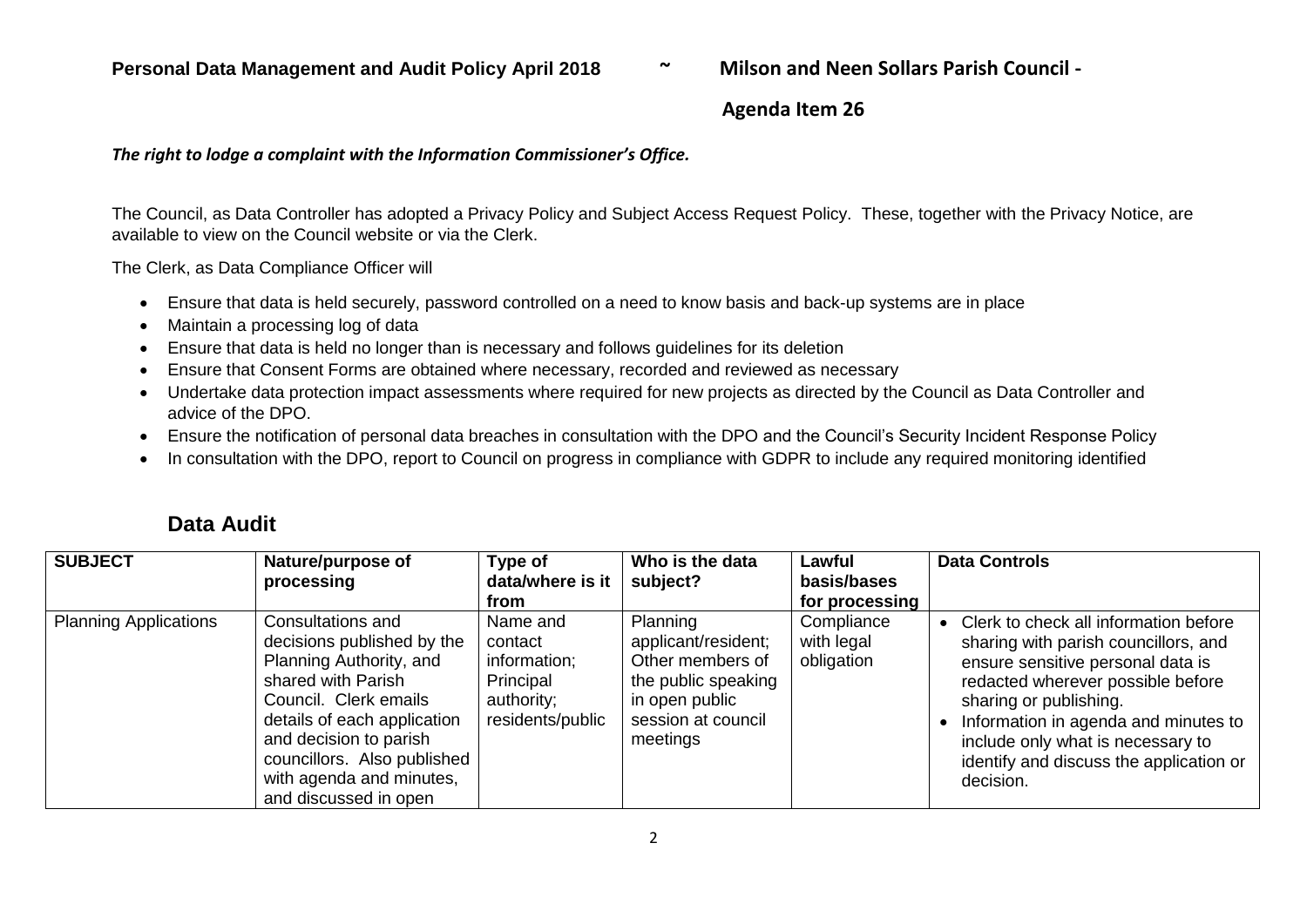# **Agenda Item 26**

|                                          | forum. Parish council<br>comments on application<br>provided by Planning<br>Authority                                                                    |                                                                                                                |                           |                                                    | Any correspondence between PC and<br>$\bullet$<br>applicant to be in accordance with<br>data protection principles, and to be<br>deleted within two years.                                                                                                     |
|------------------------------------------|----------------------------------------------------------------------------------------------------------------------------------------------------------|----------------------------------------------------------------------------------------------------------------|---------------------------|----------------------------------------------------|----------------------------------------------------------------------------------------------------------------------------------------------------------------------------------------------------------------------------------------------------------------|
| Electoral roll                           | Provided to Clerk at<br>election time for election<br>purposes only                                                                                      | Provided by<br>Principal<br>Authority<br>contains names,<br>address, marital<br>status; principal<br>authority | Parish residents          | Compliance<br>with legal<br>obligation             | Clerk to retain in a secure place, not to<br>be shared; members of the public to be<br>directed to Principal Authority for any<br>electoral roll queries.                                                                                                      |
| Parish<br>Newsletter/Resident<br>Surveys | Inform residents and gain<br>views of residents                                                                                                          | <b>Resident Names</b><br>and Contact<br>details-from<br>residents                                              | <b>Residents</b>          | Consent                                            | Clerk to retain in a secure place and<br>obtain consent form. Not to be used for<br>other purpose unless consent is given.                                                                                                                                     |
| Website                                  | Information relating to the<br>Parish is published on the<br>website                                                                                     | <b>Residents</b><br>names and<br>photographs                                                                   | Members of public         | Consent:<br>compliance<br>with legal<br>obligation | Photographs of individuals are not be<br>published on the website without the<br>express permission of the individual and<br>deleted after a maximum of two years.<br>No copy of the photograph shall be<br>retained by the PC                                 |
| <b>Councillor details</b>                | Clerk retains contact<br>details/gathered for<br>election<br>purposes/published in<br>accordance with<br><b>Transparency Code and</b><br>Code of Conduct | Name, address,<br>contact details,<br>and disclosable<br>pecuniary<br>interests                                | <b>Parish Councillors</b> | Compliance<br>with legal<br>obligation             | Details published on website in<br>accordance with statutory requirements.<br>Data held by Clerk, on the PC laptop,<br>and deleted when a councillor retires<br>from office.<br>Requests for this data from third parties<br>shall be referred to the website. |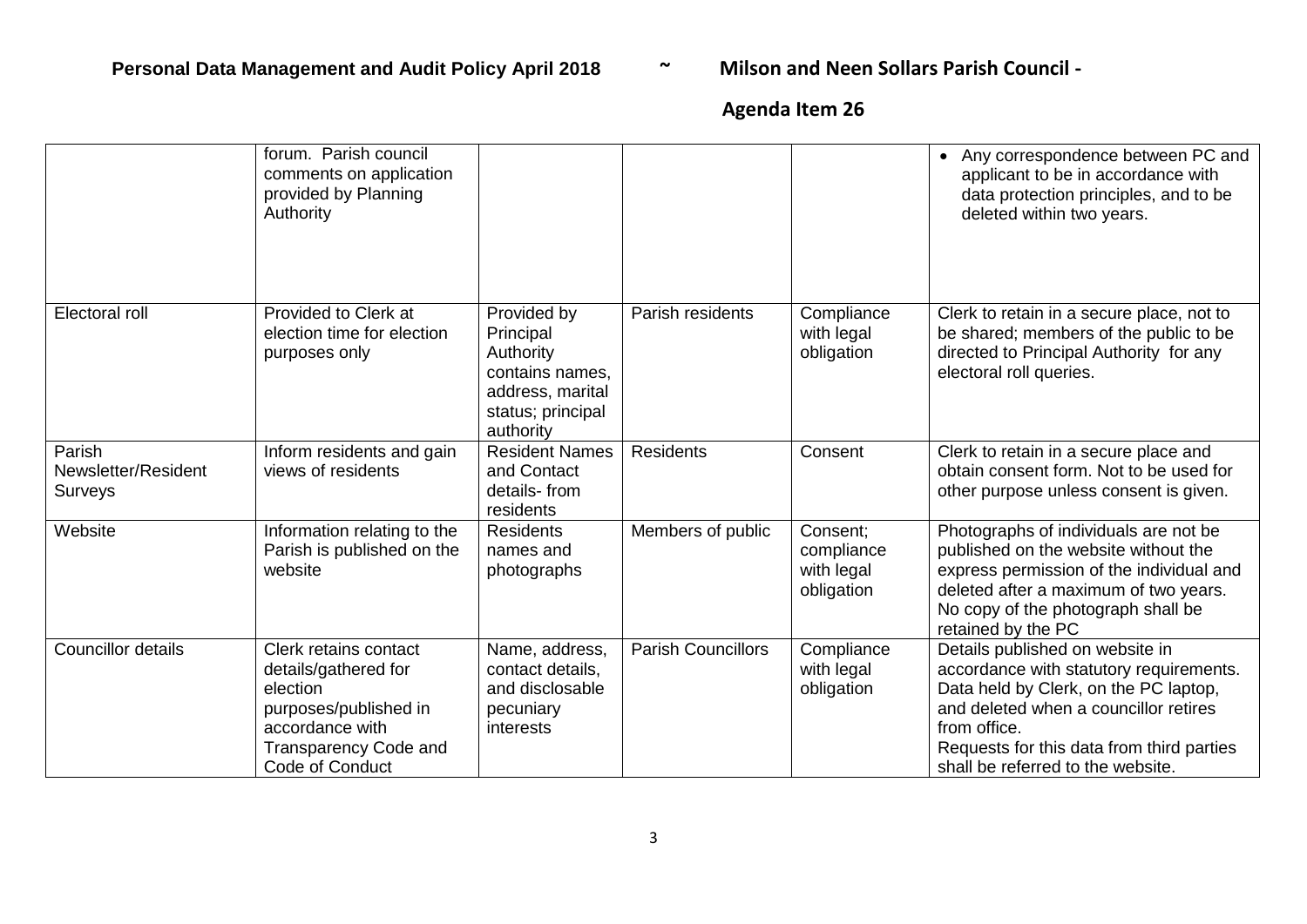# **Agenda Item 26**

| Correspondence from<br>members of the<br>public/residents/other<br>parties relating to parish<br>Matters which may<br>contain personal data. | May relates to Council<br>Services, Council<br>performance, request for<br>service, reporting issues or<br>making complaints                                                    | Name, address,<br>contact details,<br>with possible<br>sensitive<br>personal data,<br>depending on<br>the nature of the<br>matter; provided<br>by residents | Members of the<br>Public/Residents | Public interest;<br>compliance<br>with legal<br>obligation | • Any email letter of other form of query<br>received by the PC which contains<br>personal data will be retained for a<br>maximum of two years<br>• Such data may be stored on the PC<br>laptop, held by the Clerk in a secure<br>place.<br>• The agreed privacy notice shall be<br>provided to any person who contacts<br>the PC.<br>• In accordance with the agreed privacy<br>notice, such data shall not be shared<br>with any third party without the express<br>permission of the data subject.                                                                 |
|----------------------------------------------------------------------------------------------------------------------------------------------|---------------------------------------------------------------------------------------------------------------------------------------------------------------------------------|-------------------------------------------------------------------------------------------------------------------------------------------------------------|------------------------------------|------------------------------------------------------------|-----------------------------------------------------------------------------------------------------------------------------------------------------------------------------------------------------------------------------------------------------------------------------------------------------------------------------------------------------------------------------------------------------------------------------------------------------------------------------------------------------------------------------------------------------------------------|
| Minutes containing<br><b>Council Public Forum</b>                                                                                            | Matters raised by<br>members of the public at<br><b>Council meetings; Minutes</b><br>include a record of<br>discussion as required by<br><b>Local Government</b><br>legislation | Names and<br>possibly other<br>information                                                                                                                  | Residents/members<br>of the public | Compliance<br>with legal<br>obligation;<br>public interest | Clerks should try to avoid inclusion of<br>personal data in agenda or minutes.<br>Where personal data or potential<br>identifiers cannot be avoided, these<br>should be kept to a minimum.<br>Members of the public who attend the<br>public forum or the annual meeting<br>should be informed by the Chair that<br>the issue may be included in public<br>minutes, and should give their<br>consent to this before the discussion<br>(consent to be implied as Chair gives<br>the members of the public the chance<br>to withdraw from the meeting if they<br>wish). |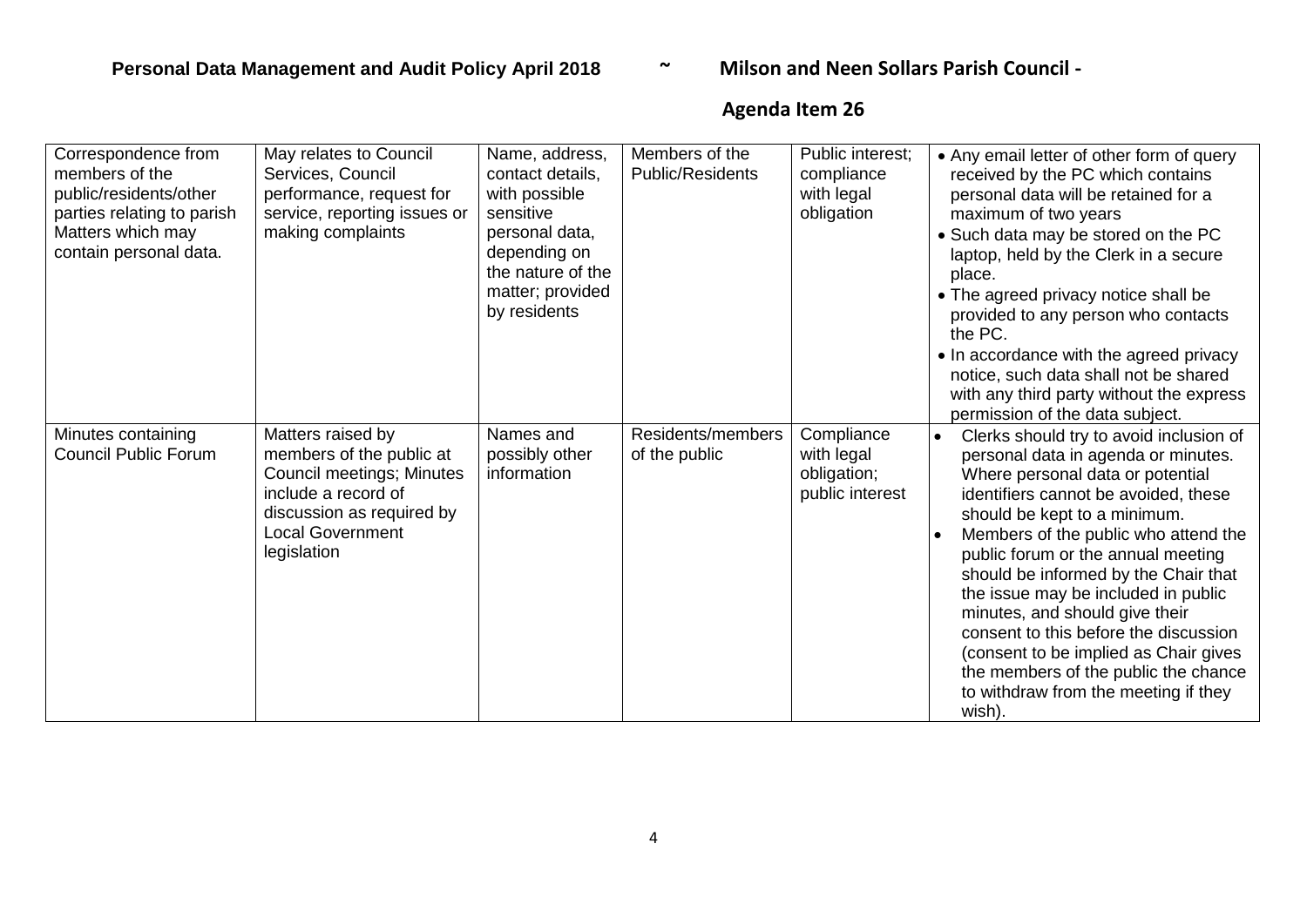# **Agenda Item 26**

| Contact with public in<br>response to requests<br>made at PC meetings | etter/email to residents<br>asking them to perform<br>actions (eg trim trees or<br>hedges)                                | Names,<br>addresses and<br>possibly other<br>personal data<br>provided by<br>Cllrs/residents                                                                                               | Residents/members<br>of the public                                                                               | Compliance<br>with legal<br>obligation;<br>public interest | Copy to be retained on PC laptop,<br>held by Clerk in a secure place, for a<br>maximum of two years.<br>Information shall not be shared with<br>any third party without express<br>permission of the data subject. |
|-----------------------------------------------------------------------|---------------------------------------------------------------------------------------------------------------------------|--------------------------------------------------------------------------------------------------------------------------------------------------------------------------------------------|------------------------------------------------------------------------------------------------------------------|------------------------------------------------------------|--------------------------------------------------------------------------------------------------------------------------------------------------------------------------------------------------------------------|
| <b>Council Contracts and</b><br><b>Services</b>                       | Correspondence with<br>contractors/public to<br>carrying out contracting<br>work and services required<br>by the Council; | Names, contact<br>details,<br>qualifications,<br>financial<br>details, details<br>of certificates<br>and diplomas,<br>education and<br>skills; provided<br>in contract<br>applications etc | Contractors/Trades<br>persons surveyors,<br>architects, builders,<br>suppliers, advisers,<br>payroll processors; | Contractual<br>necessity                                   | Copy to be retained on PC laptop, held<br>by Clerk in a secure place, for life of<br>contract                                                                                                                      |
| <b>Employment Applications</b>                                        | Application forms and CVs<br>for Job Vacancies                                                                            | Applicants<br>provide<br>personal details<br>which may be<br>sensitive                                                                                                                     | Applicants                                                                                                       | Contractual<br><b>Necessity</b>                            | Clerk to keep paper applications secure<br>and collect any copies from councillors<br>provided for interview; Held for 6 months<br>and then destroyed.                                                             |